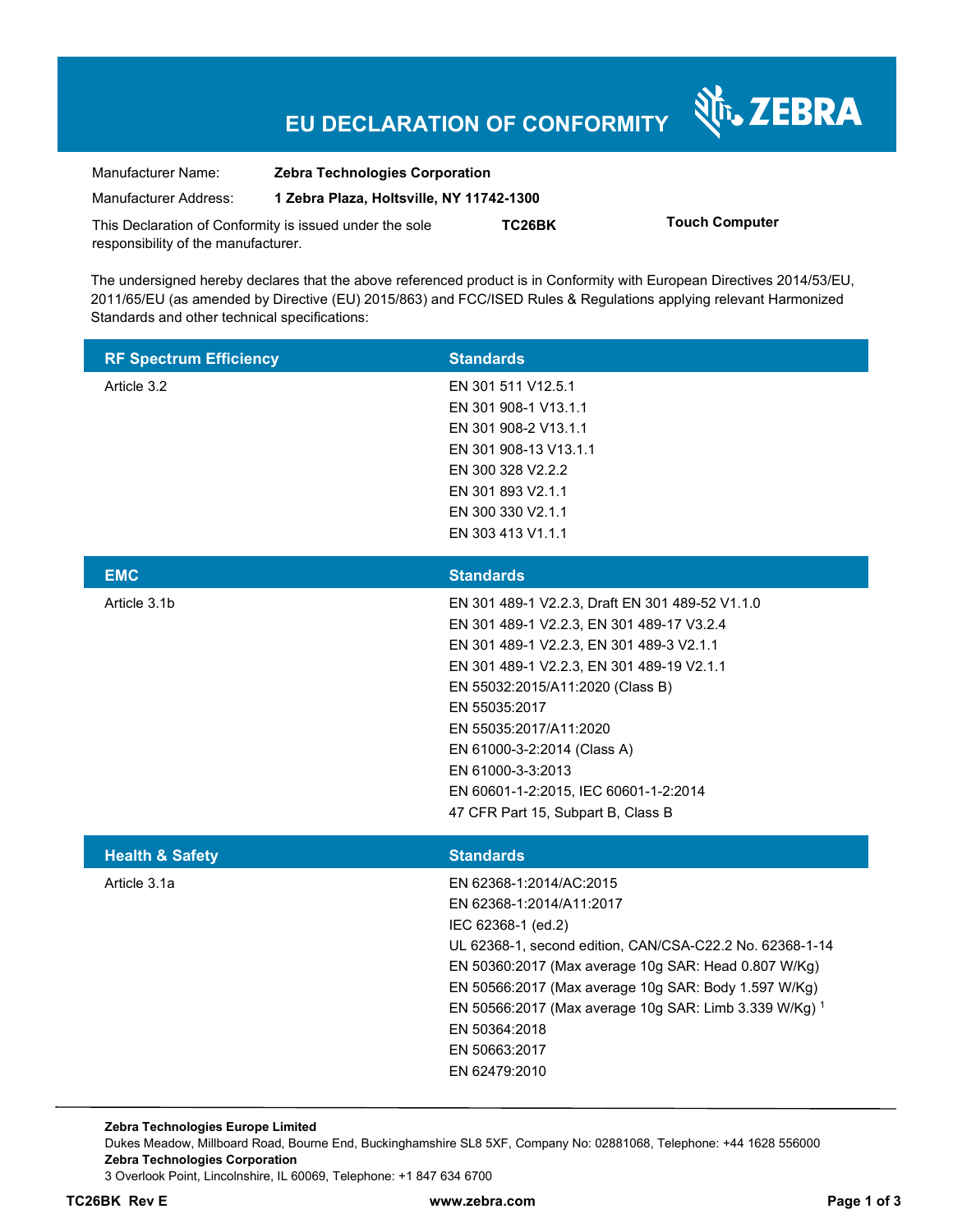EN 50665:2017 EN 62311:2008 EN IEC 62311:2020 FCC 47CFR Part 2.1093 IEC 62471:2006 (Ed.1.0); EN 62471:2008 (LED)

र्शे<sub>ं</sub> ZEBRA

| Environmental                              | <b>Standards</b>                   |
|--------------------------------------------|------------------------------------|
| Restriction of Hazardous Substances (RoHS) | EN 50581:2012<br>EN IEC 63000:2018 |

With regard to Directive 2014/53/EU, the conformity assessment procedure referred to in Article 17.2(b) and detailed in Annex III has been followed with the involvement of the following Notified Body for Articles 3.1a, 3.1b and 3.2: **CTC advanced GmbH**, Untertürkheimer Str. 6 – 10 66117 Saarbrücken, Germany

EC-Type Examination Certificate number: T818699M-01-TEC

US company representative for FCC Supplier's Declaration of Conformity (47 CFR Part 2.1071 to 2.1077) is Larry Zhou and can be reached at **larry.zhou@zebra.com.** 

**Signed on behalf of Zebra Technologies Corporation** 

Place: Bourne End

*(Signature of authorized person)* Date of Affixing the CE Mark: 18 May 2020 Marco Belli Rev: E Sr. Manager, Regulatory **Date: 1 December 2021** 

**Zebra Technologies Europe Limited**  Dukes Meadow, Millboard Road, Bourne End, Buckinghamshire SL8 5XF, Company No: 02881068, Telephone: +44 1628 556000 **Zebra Technologies Corporation**  3 Overlook Point, Lincolnshire, IL 60069, Telephone: +1 847 634 6700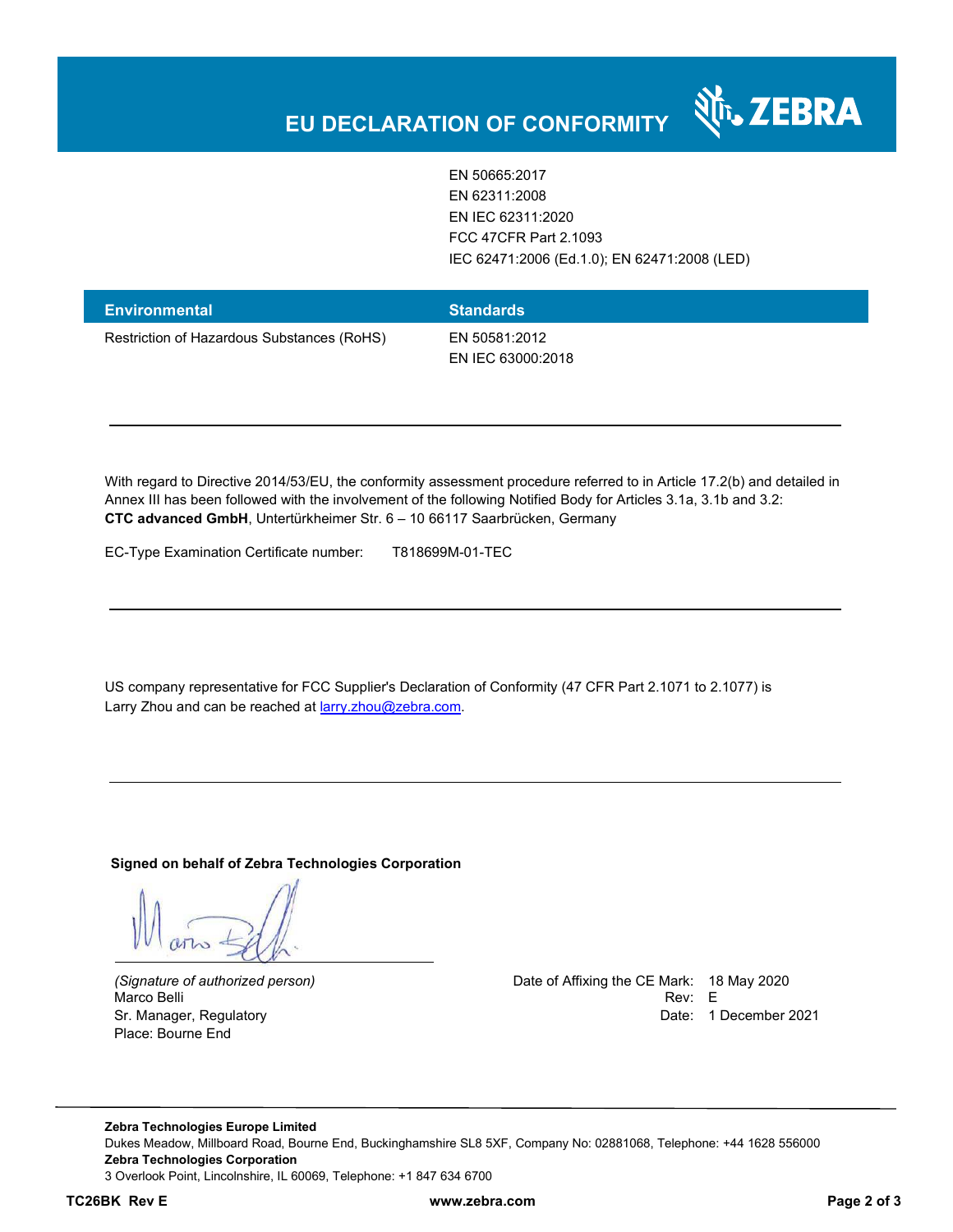N<sub>T</sub>, ZEBRA

### **Appendix A**

### **EU Operating frequencies and maximum power levels**

| <b>Technology</b> | <b>Operating Frequencies/Bands</b> | <b>Maximum Transmit power level</b> |
|-------------------|------------------------------------|-------------------------------------|
| <b>WAN</b>        | GSM900                             | 33dBm                               |
|                   | GSM1800                            | 30dBm                               |
|                   | <b>W-CDMA FDD I</b>                | 24dBm                               |
|                   | <b>W-CDMA FDD III</b>              | 24dBm                               |
|                   | W-CDMA FDD VIII                    | 24dBm                               |
|                   | LTE FDD 1                          | 23dBm                               |
|                   | LTE FDD 3                          | 23dBm                               |
|                   | LTE FDD 7                          | 23dBm                               |
|                   | LTE FDD 8                          | 23dBm                               |
|                   | LTE FDD 20                         | 23dBm                               |
|                   | LTE FDD 28                         | 23dBm                               |
|                   | LTE TDD 38                         | 23dBm                               |
|                   | LTE TDD 40                         | 23dBm                               |
| <b>WLAN</b>       | 2400 MHz - 2483.5 MHz              | 20dBm                               |
|                   | 5150 MHz - 5250 MHz                | 23dBm                               |
|                   | 5250 MHz - 5350 MHz                | 23dBm                               |
|                   | 5470 MHz - 5725 MHz                | 23dBm                               |
| <b>Bluetooth</b>  | 2400 MHz - 2483.5 MHz              | 10dBm                               |
| <b>GNSS</b>       | 1575.42 MHz (GPS/SBAS)             | NA                                  |
|                   | 1602 MHz (GLONASS)                 | NA                                  |

#### **1 SAR values**

In accordance with JORF (Journal Officiel de la République Française) n° 0267 of November 17, 2019, text No.16, this device has been tested and found to comply with the applicable limits for exposure of radio frequency energy (RF) to workers. The exposure limit value (ELV) for workers is 20 W / kg for the limbs.

# **Restrictions:**

The use of 5GHz RLAN throughout the EEA has the following restriction:

5.15 - 5.35 GHz is restricted to indoor use only.

#### **Accessories:**

| <b>Description</b> | Model              |
|--------------------|--------------------|
| Soft Holster       | SG-TC2Y-HLSTR1-01  |
| Trigger Handle     | TRG-TC2Y-SNP1      |
| Hand strap         | SG-TC2Y-HSTRP2-01  |
| Screen Protector   | SG-TC2Y-SCRNPT1-01 |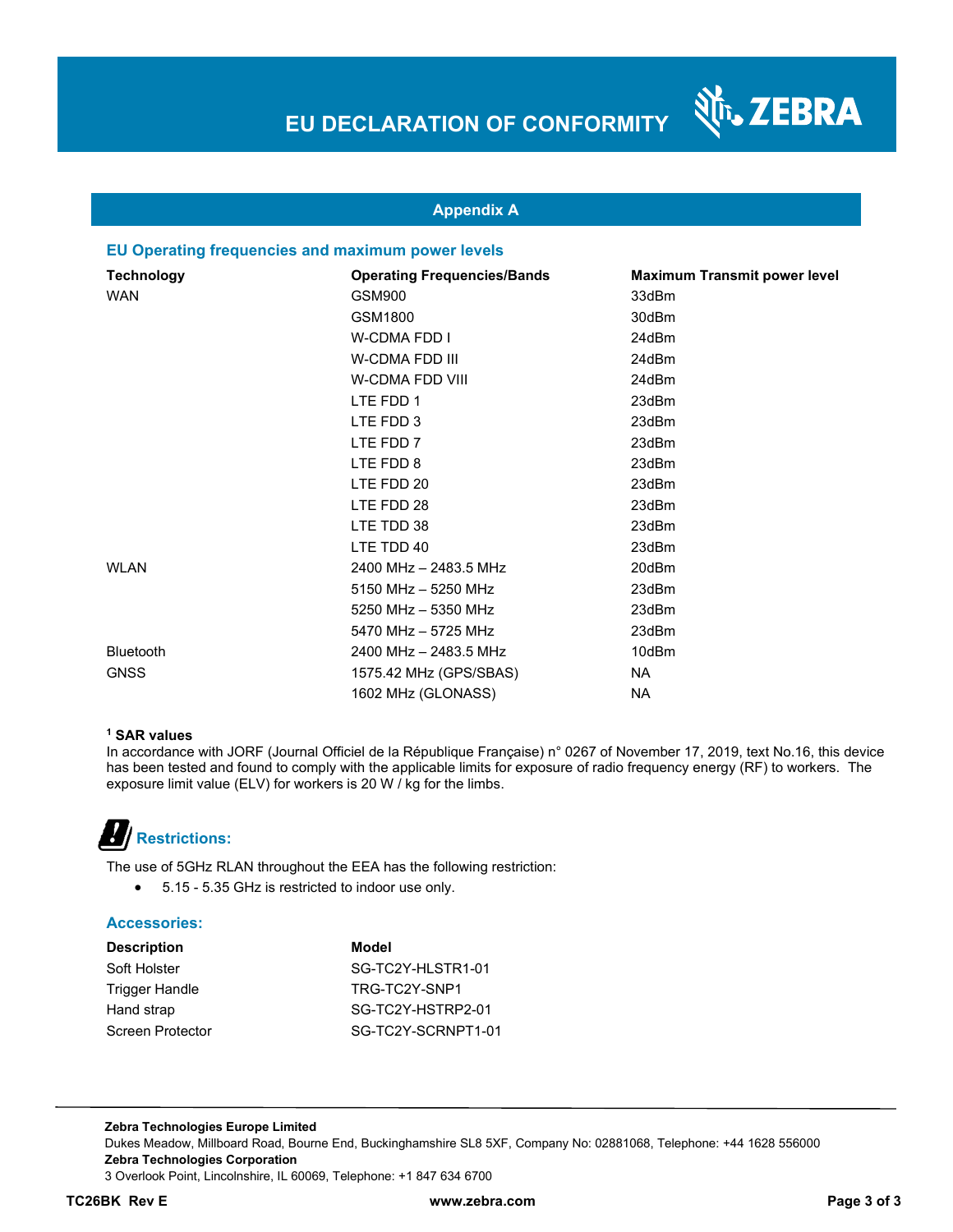## **DECLARATION OF CONFORMITY**



**Appendix B**

### **Regulatory Markings TC26BK**

| IR!<br>C-25480                                                                                                                                                                                                                                     | <b>TF</b>                                                                                                                           | Este equipo cumple con la Resolución<br>No 403 de 2008, de la Subsecretaria de<br>telecomunicaciones, relativa a<br>radiaciones electromagnéticas |
|----------------------------------------------------------------------------------------------------------------------------------------------------------------------------------------------------------------------------------------------------|-------------------------------------------------------------------------------------------------------------------------------------|---------------------------------------------------------------------------------------------------------------------------------------------------|
| Argentina                                                                                                                                                                                                                                          | <b>Belarus</b>                                                                                                                      | <b>Chile</b>                                                                                                                                      |
| sutel<br>00026-2021                                                                                                                                                                                                                                | ertified for use in Hong Kong<br>經驗證可在香港使用<br>Certificate No. 證書號碼<br>HK0012002321<br>通訊事務管理局<br>COMMUNICATIONS<br><b>AUTHORITY</b> | Approval numbers must be listed<br>NO. 69107/SDPPI/2020<br><b>PLG. ID 3788</b>                                                                    |
| <b>Costa Rica</b>                                                                                                                                                                                                                                  | <b>Hong Kong</b>                                                                                                                    | Indonesia                                                                                                                                         |
| מספר אישור אלחוטי של משרד התקשורת 11-11186<br>אסור להחליף את האנטנה המקורית של המכשיר ולא<br>לעשות בו כל שינוי טכני אחר<br>מספר אישור אלחוטי של משרד התקשורת 11-11100<br>אסור להחליף את האנטנה המקורית של המכשיר ולא<br>לעשות בו כל שינוי טכני אחר | This product has been<br>Type Approved by Jamaica<br>SMA–TC26BK                                                                     | RGDH/05A/0720/S(20-2494)                                                                                                                          |
| <b>Israel</b>                                                                                                                                                                                                                                      | Jamaica                                                                                                                             | <b>Malaysia</b>                                                                                                                                   |
| <b>NOM</b><br><b>IFETEL: RTIZETC20-1424</b>                                                                                                                                                                                                        | <b>AGREE PAR L'ANRT MAROC</b><br>Numéro d'agrément:<br>ANRT/DTEC/DAA/SAG/BD/405/2020<br>Date d'agrément: 19/06/2020                 | Connection and use of this communications<br>equipment is permitted by the Nigerian<br><b>Communications Commission</b>                           |
| <b>Mexico</b>                                                                                                                                                                                                                                      | <b>Morocco</b>                                                                                                                      | Nigeria                                                                                                                                           |
| Approved by PTA (2020)<br><b>Pakistan Telecom Authority</b>                                                                                                                                                                                        | <b>CONATEL</b><br>RN: 2020-07-I-0410                                                                                                | Commiss <sup>1</sup><br><b>Type Approval Number:</b><br>ESD-GEC-2006075                                                                           |
| <b>Pakistan</b>                                                                                                                                                                                                                                    | Paraguay                                                                                                                            | <b>Philippines</b>                                                                                                                                |

**Zebra Technologies Europe Limited**

Dukes Meadow, Millboard Road, Bourne End, Buckinghamshire SL8 5XF, Company No: 02881068, Telephone: +44 1628 556000 **Zebra Technologies Corporation** 

3 Overlook Point, Lincolnshire, IL 60069, Telephone: +1 847 634 6700